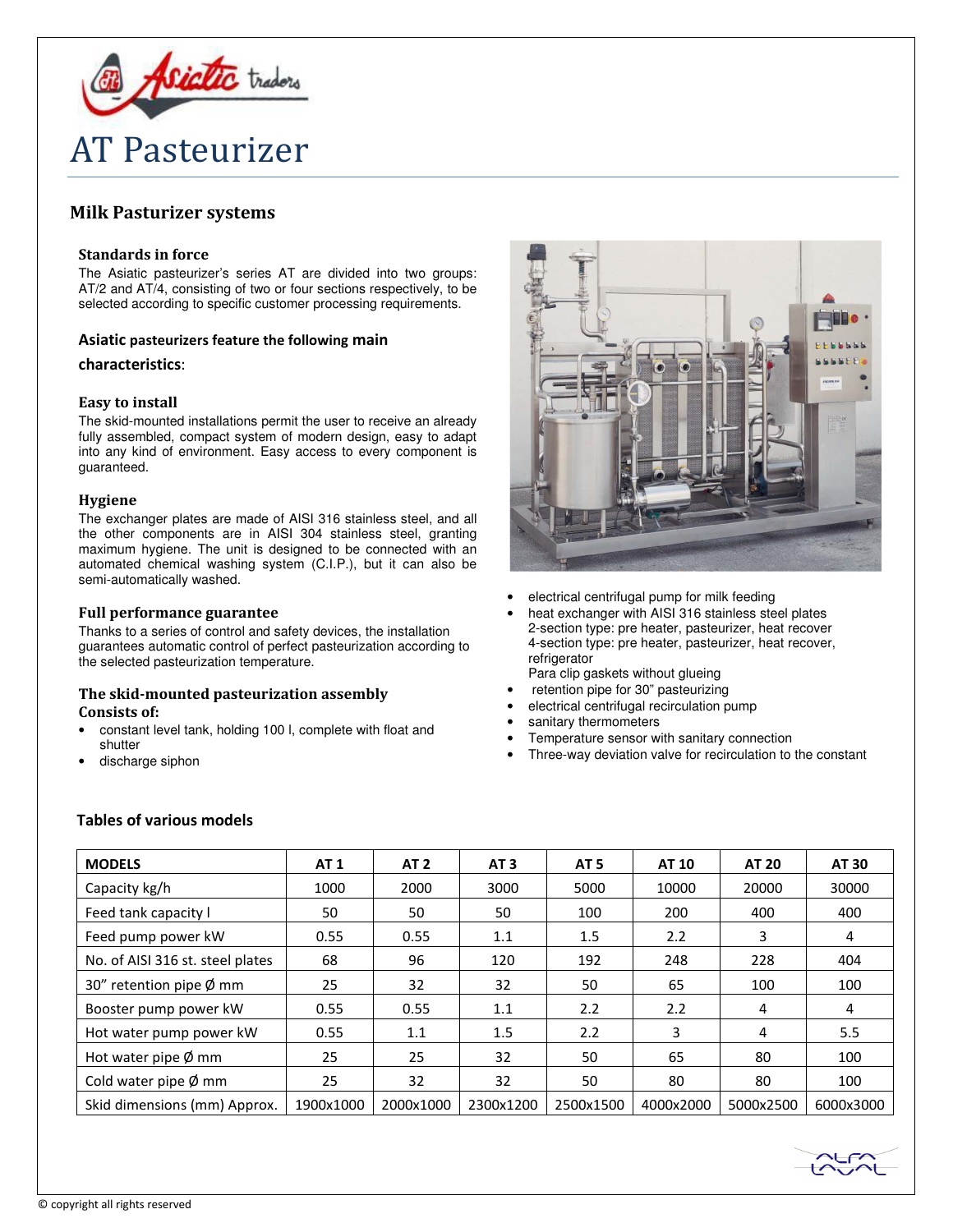# Asiatic traders

# Hydraulic chart





## Hot water generation system



# Pasteurizer with heating & cooling systems



# **Homogenizer**<br>ASIATIC SCOPE OF SUPPLY



# Instantaneous Heat transfer system

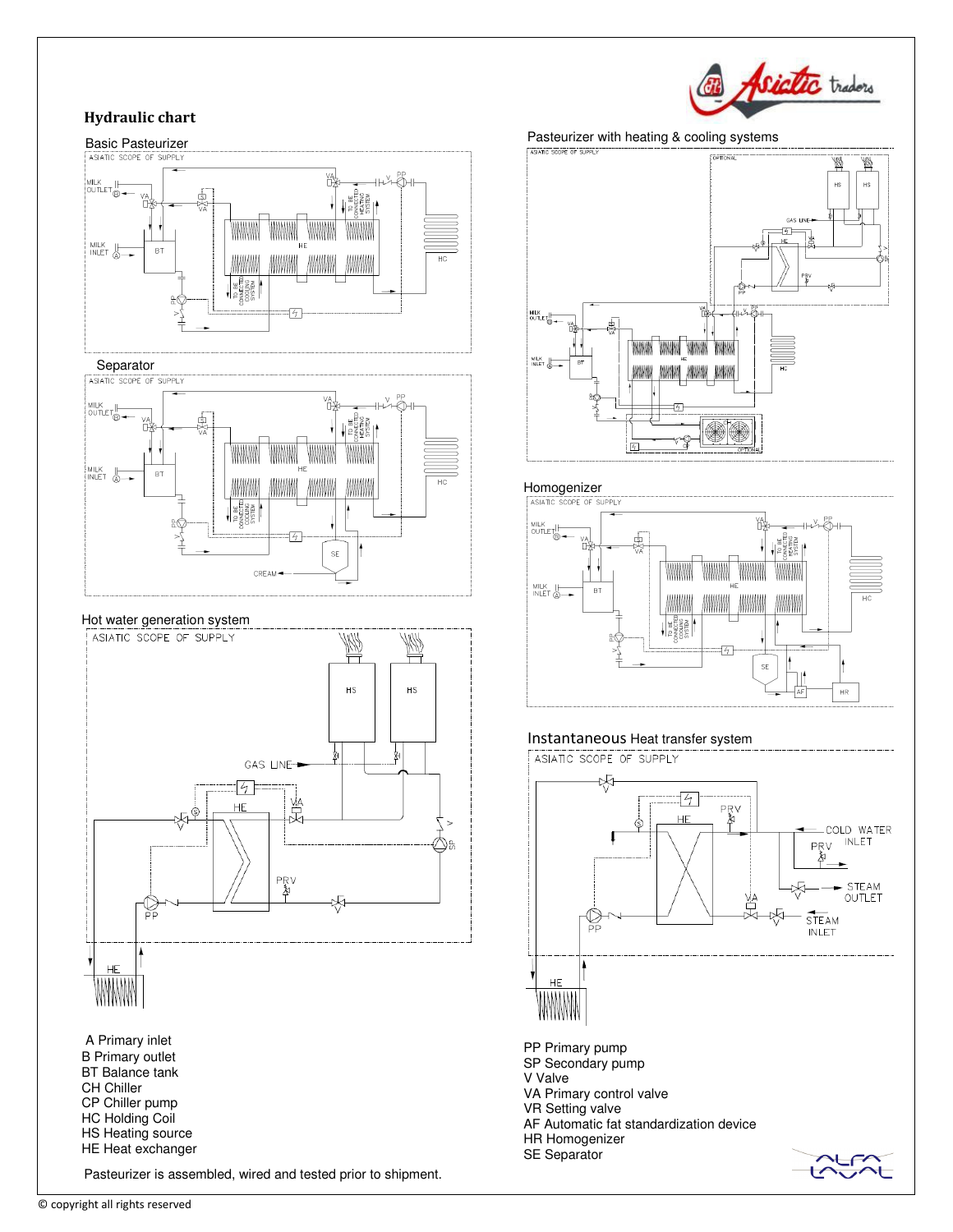

# Equipments

|                       | <b>Description</b>                                                                                                                                                                |  |  |  |  |
|-----------------------|-----------------------------------------------------------------------------------------------------------------------------------------------------------------------------------|--|--|--|--|
| <b>Heating Source</b> | Bosch Solar /Bosch Compact Boiler/Bosch Heat pump/Bosch Boiler (Optional)                                                                                                         |  |  |  |  |
|                       | Detail of high efficient compact Bosch Boilers.                                                                                                                                   |  |  |  |  |
|                       | <b>Bosch Boilers</b>                                                                                                                                                              |  |  |  |  |
|                       | maximum output<br>18 lpm / 30 lpm                                                                                                                                                 |  |  |  |  |
|                       | ignition<br>batter                                                                                                                                                                |  |  |  |  |
|                       | efficiency<br>88%                                                                                                                                                                 |  |  |  |  |
|                       | flue connection<br>110/110/130                                                                                                                                                    |  |  |  |  |
|                       | LPG/NG<br>Gas type                                                                                                                                                                |  |  |  |  |
|                       | security devices<br>Flame failure/ temperature limiter/ flue gas /safety device                                                                                                   |  |  |  |  |
|                       | Temperature display & error port<br>Display                                                                                                                                       |  |  |  |  |
|                       | Detail of Bosch Solar thermal panel.                                                                                                                                              |  |  |  |  |
|                       | 4500 kcal/ day/collector<br>heat output per panel                                                                                                                                 |  |  |  |  |
|                       | Absorber Area<br>$1.88$ sq.m                                                                                                                                                      |  |  |  |  |
|                       | >92%<br>Glass transmissivity                                                                                                                                                      |  |  |  |  |
|                       | 6 bar<br>Max Operating Pressure                                                                                                                                                   |  |  |  |  |
|                       | Zero loss efficiency<br>0.7                                                                                                                                                       |  |  |  |  |
|                       | Overall heat loss<br>$\epsilon = 3.0$ W/m <sup>2</sup> °C                                                                                                                         |  |  |  |  |
|                       | Max Stagnation Temp<br>170 deg C                                                                                                                                                  |  |  |  |  |
| <b>Cooling Source</b> | <b>York Chiller/ Blue Box (Optional)</b>                                                                                                                                          |  |  |  |  |
|                       | Air cooled chiller 18 TR                                                                                                                                                          |  |  |  |  |
|                       | Water cooled                                                                                                                                                                      |  |  |  |  |
| <b>Heat Exchanger</b> | <b>Plate Types</b>                                                                                                                                                                |  |  |  |  |
|                       | M3, M3G, M6, M6M, M6MG, M10B, M10M, TL10B and TL10P                                                                                                                               |  |  |  |  |
|                       | <b>Standard Materials</b>                                                                                                                                                         |  |  |  |  |
|                       | Plates Stainless steel AISI 304, AISI 316 or titanium<br>Gaskets Nitrile-FDA, EPDM or EPDM-FDA. Clip-On design.                                                                   |  |  |  |  |
|                       | Frame and pressure plate in solid stainless steel for Base M3, 6 and 10. Outer surfaces in various grades of stainless                                                            |  |  |  |  |
|                       | steel. Movable nuts on tightening bolts in chromium plated brass                                                                                                                  |  |  |  |  |
| <b>Holding coil</b>   | Alfa Laval Sanitary range has tubes and fittings according to DIN 11850,<br>ISO 2037, BS 4825, JIS G 3447, and ASME dimension standards/ Viscoline in case product is other than. |  |  |  |  |
| <b>Control Valve</b>  | Alfa Laval Pneumatic control valve                                                                                                                                                |  |  |  |  |
|                       | Unique SSV Long Stroke                                                                                                                                                            |  |  |  |  |
|                       | Temperature range 10℃ to +140℃ (EPDM)                                                                                                                                             |  |  |  |  |
|                       | Max. product pressure 1000 kPa (10 bar)                                                                                                                                           |  |  |  |  |
|                       | Min. product pressure Full vacuum<br>Air pressure 500 to 700 kPa (5 to 7 bar)                                                                                                     |  |  |  |  |
| <b>Controller</b>     | Aqua heat controller                                                                                                                                                              |  |  |  |  |
|                       | Temperature controller with PID controller, Bar chart, with optional touch screen for complete display of                                                                         |  |  |  |  |
|                       | system process parameter                                                                                                                                                          |  |  |  |  |
| <b>Primary Pump</b>   | Alfa Laval FMOS /LKH                                                                                                                                                              |  |  |  |  |
|                       | Motor size                                                                                                                                                                        |  |  |  |  |
|                       |                                                                                                                                                                                   |  |  |  |  |
| <b>Secondary Pump</b> | Wilo (Optional)                                                                                                                                                                   |  |  |  |  |
| <b>Chiller Pump</b>   | Wilo Pumps (Optional)                                                                                                                                                             |  |  |  |  |
| <b>Balance tank</b>   | SS-304L- 50,100,200,300,400>400 liters,                                                                                                                                           |  |  |  |  |
| <b>Valves</b>         | Alfa Laval Sanitary range has valves according to DIN, ISO, JIS, and ASME dimension standards                                                                                     |  |  |  |  |